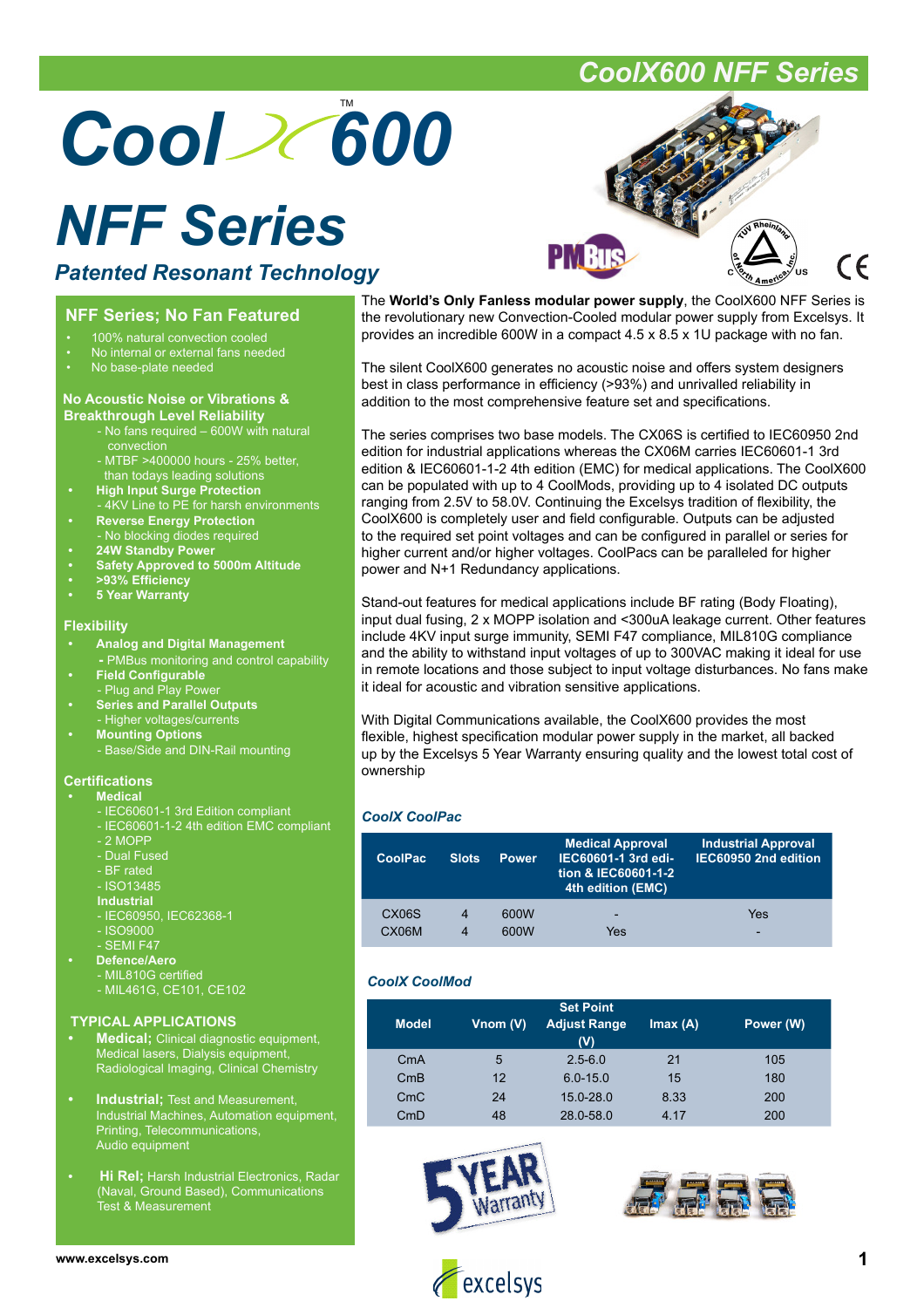| <b>INPUT</b>                       |                                      |       |            |       |                         |
|------------------------------------|--------------------------------------|-------|------------|-------|-------------------------|
| <b>Parameter</b>                   | <b>Conditions/Description</b>        | l Min | <b>Nom</b> | l Max | <b>Units</b>            |
| AC Operating Input Range           |                                      | 85    |            | 264   | <b>VAC</b>              |
| Nominal Input Voltage Range        | Universal Input 47-440Hz             | 100   |            | 240   | <b>VAC</b>              |
| <b>Extended AC Operating Range</b> | Maximum for 5 seconds                |       |            | 300   | <b>VAC</b>              |
| DC Input voltage range             |                                      | 120   |            | 300   | <b>VDC</b>              |
| Input Current                      | 90VAC @ 420W                         |       | 16.0       |       | $\mathsf{A}$            |
| Inrush Current                     | 230VAC @ 600W                        |       |            | 125   | $\overline{A}$          |
| Power Factor                       | 120VAC@ 500W                         | 10.98 |            |       |                         |
| Undervoltage Lockout               | Shutdown                             | 65    |            | 74    | <b>VAC</b>              |
| Input Fuses Rating                 | Dual Fused (Line and Neutral) 250VAC |       | 8          |       | $\overline{\mathsf{A}}$ |
| Efficiency                         | 230VAC, 600W with 3 x CmC CoolMods   |       | 93         |       | $\frac{9}{6}$           |

| <b>COOLMOD OUTPUT</b>           |                                                                                       |            |            |                 |                       |
|---------------------------------|---------------------------------------------------------------------------------------|------------|------------|-----------------|-----------------------|
| <b>Parameter</b>                | <b>Conditions/Description</b>                                                         | <b>Min</b> | <b>Nom</b> | l Max           | <b>Unit</b>           |
| Power Rating                    | CX06: See derating curves                                                             |            |            | 600             | W                     |
| Minimum Load                    |                                                                                       |            | 0          |                 | A                     |
| Line Regulation                 | For ±10% change from nominal line                                                     |            |            | ±0.1            | $\frac{0}{6}$         |
| Load & Cross Regulation         | For 25% to 75% load change                                                            |            |            | ±0.2            | $\frac{0}{0}$         |
| <b>Transient Response</b>       | For 25% to 75% load change 0.5A/uS: Voltage Deviation                                 |            |            | 4               | $\frac{0}{6}$         |
|                                 | <b>Settling Time</b>                                                                  |            |            | 500             | μS                    |
| Ripple and Noise                | 100mV or 1.0% pk-pk. 20MHz BW                                                         |            |            |                 | $\frac{0}{0}$         |
| Overvoltage Protection          | <b>Tracking OVP Level</b><br>Latching OVP Level                                       | 105<br>125 |            | 125<br>160      | $\frac{0}{6}$<br>$\%$ |
| Remote Sense                    | Max. line drop compensation                                                           |            |            | 0.5             | <b>VDC</b>            |
| Overshoot                       |                                                                                       |            |            |                 | $\frac{0}{6}$         |
| <b>Rise Time</b>                | Monotonic                                                                             |            |            | 10              | ms                    |
| Turn-on Delay                   | From AC in<br>From Global Enable<br>From CoolMod Enable                               |            |            | 800<br>10<br>10 | ms<br>lms<br>ms       |
| Hold-up Time                    | For nominal output voltages at full load                                              | 20         |            |                 | lms                   |
| CoolMod Power                   | As per CoolMod table                                                                  |            |            |                 |                       |
| <b>Output Adjustment Range</b>  | Manual: Multi-turn potentiometer. As per CoolMod table<br>Vtrim: As per CoolMod table |            |            |                 |                       |
| <b>Overcurrent Protection</b>   | Straight line with hiccup activation @ 35% Vo nom                                     | 110        | 130        | 150             | $\frac{0}{0}$         |
| <b>Short Circuit Protection</b> | Yes, Autorecovery                                                                     |            |            |                 |                       |
| OverTemperature Protection      | Yes, Autorecovery                                                                     |            |            |                 |                       |
| Capacitive Load                 |                                                                                       |            |            | 10              | mF                    |

| <b>AUXILIARY OUTPUT</b>              |                                              |               |            |               |                |
|--------------------------------------|----------------------------------------------|---------------|------------|---------------|----------------|
| <b>Parameter</b>                     | <b>Conditions/Description</b>                | l Min         | <b>Nom</b> | <b>IMax</b>   | <b>Units</b>   |
| Nominal Output Voltage               | Aux Voltage Option A<br>Aux Voltage Option B | 11.76<br>4.75 | 12<br>l5   | 12.24<br>5.25 |                |
| Load Regulation                      |                                              |               |            | $\pm 2$       | $\frac{10}{6}$ |
| Line Regulation                      | For ±10% change from nominal line            |               |            | $\pm 0.5$     | $\frac{1}{6}$  |
| Maximum Output Current               | Aux Voltage Option A<br>Aux Voltage Option B |               |            | 1.96<br>4.7   | IΑ             |
| Maximum Output Capacitive<br>Load    |                                              |               |            | 1000          | luF            |
| <b>Output Overcurrent Protection</b> | Hiccup                                       | 110           |            | 140           | $\frac{1}{6}$  |
| <b>Short Circuit Protection</b>      | Yes, Autorecovery                            |               |            |               |                |

| <b>GALVANIC ISOLATION</b> |                               |       |             |             |              |
|---------------------------|-------------------------------|-------|-------------|-------------|--------------|
| <b>Parameter</b>          | <b>Conditions/Description</b> | l Min | <b>INom</b> | <b>IMax</b> | <b>Units</b> |
| Input to Output           | Reinforced (2 x MOPP)         | 4000  |             |             | <b>IVAC</b>  |
| Input to Case             | Basic (1 x MOPP)              | 1850  |             |             | <b>IVAC</b>  |
| Output to Case            | Basic (1 x MOPP)              | 1850  |             |             | <b>IVAC</b>  |
| Output to Output          | Basic (1 x MOPP)              | 1850  |             |             | <b>IVAC</b>  |



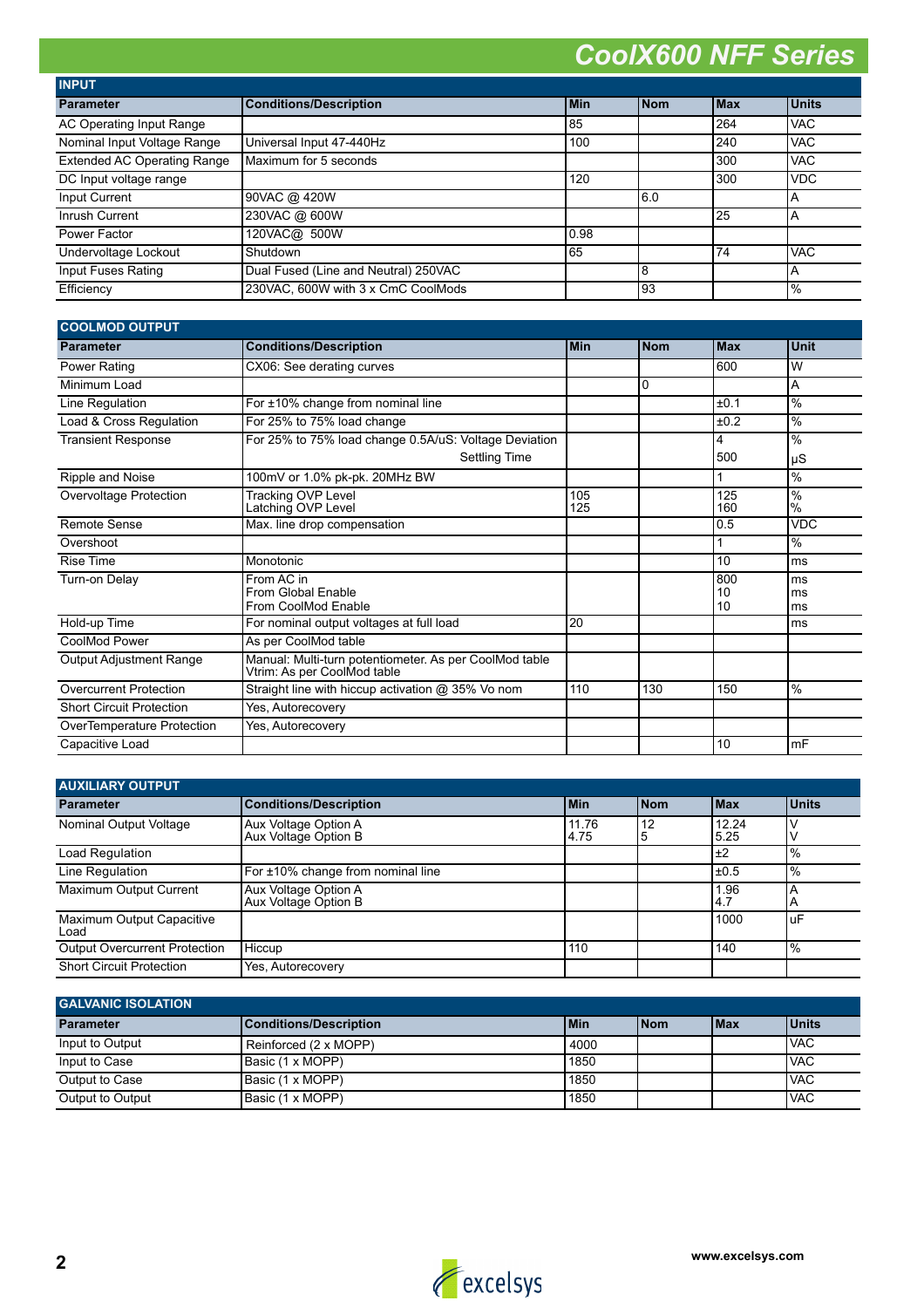| <b>RELIABILITY</b>   |                                                  |                        |            |              |             |              |
|----------------------|--------------------------------------------------|------------------------|------------|--------------|-------------|--------------|
| <b>Parameter</b>     | Conditions/Description                           |                        | <b>Min</b> | <b>INom</b>  | <b>IMax</b> | <b>Units</b> |
| Reliability and MTBF | IMTBF of >400 kHours, Telecordia SR-332, Issue 1 | CoolMod l<br>CoolPac i |            | 0.52<br>1.08 |             | Fomh<br>Fomh |
| Warranty             | 15 Years                                         |                        |            |              |             |              |

| <b>ENVIRONMENTAL</b>         |                                                            |       |            |             |              |
|------------------------------|------------------------------------------------------------|-------|------------|-------------|--------------|
| <b>Parameter</b>             | <b>Conditions/Description</b>                              | l Min | <b>Nom</b> | <b>IMax</b> | <b>Units</b> |
| <b>Operating Temperature</b> | Operates to specification below -20°C after 10 min warm-up | $-40$ |            | $+85$       | l°С          |
| Storage Temperature          |                                                            | -40   |            | $+85$       | l°С          |
| Derating                     | See Derating Curves including note 2                       |       |            |             |              |
| Relative Humidity            | Non-condensing                                             | ۱b    |            | 195         | $\%RH$       |
| Shock & Vibration            | MIL-STD810G Method 514.6                                   |       |            |             |              |
| Altitude                     |                                                            |       |            | 15000       | Im           |

| <b>LEAKAGE CURRENTS</b>            |                           |      |              |  |
|------------------------------------|---------------------------|------|--------------|--|
| <b>Parameter</b>                   | Conditions/Description    |      |              |  |
| <b>AC Leakage Current</b>          | Input to earth ground     |      | <b>Units</b> |  |
| Normal condition (high line)       | Mains Voltage 264VAC/60Hz | 144  | μA           |  |
| Single fault condition (high line) | Mains Voltage 264VAC/60Hz | l231 | μA           |  |
| <b>Touch Current</b>               |                           |      |              |  |
| Normal Condition                   | Mains Voltage 264VAC/60Hz | 183  | l µA         |  |
| Single Fault Condition             | Mains Voltage 264VAC/60Hz | 187  | IμA          |  |

| <b>EMC</b>                     |                                                |                 |
|--------------------------------|------------------------------------------------|-----------------|
| <b>Parameter</b>               | <b>Conditions/Description</b>                  | <b>Criteria</b> |
| <b>Radiated Emissions</b>      | EN 55011, EN 55022 and FCC, Class B            |                 |
| Conducted emissions            | EN 55011, EN 55022 and FCC, Class B            |                 |
| Power line harmonics           | EN 61000-3-2, Class A                          |                 |
| Voltage flicker                | EN 61000-3-3                                   |                 |
| <b>ESD</b>                     | EN 61000-4-2, level 4, 8 kV contact, 15 kV air | А               |
| Radiated immunity              | EN 61000-4-3, level 2, 3 V/m                   | Α               |
| Electrical fast transient      | EN 61000-4-4, level 4, ±4 kV                   | B               |
| Surge immunity                 | EN 61000-4-5, level 4, 2 kV DM, 4 kV CM        | B               |
| Conducted RF immunity          | EN 61000-4-6, level 2, 3 Vrms                  | A               |
| Power frequency magnetic field | EN 61000-4-8, level 2, 3 A/m                   | A               |

| <b>STANDARDS &amp; DIRECTIVES 1)</b>                     |                                                                                                                                                              |  |  |  |
|----------------------------------------------------------|--------------------------------------------------------------------------------------------------------------------------------------------------------------|--|--|--|
| <b>Parameter</b>                                         | <b>Conditions/Description</b>                                                                                                                                |  |  |  |
| Safety Agency Approvals                                  | EN60601-1 3rd Edition, UL60601-1, CSA601,<br>EN60950 2nd Edition. CSA C22.2 No. 60950-1.                                                                     |  |  |  |
| IEC/EN 60950-1, Edition 2 and                            | UL 60950-1/CSA 22.2 No 60950-1, Edition 2;<br>5000 m (16,400 ft) altitude, 100 V to 240 ±10% Vac                                                             |  |  |  |
| IEC/EN 60601-1, Edition 3 and<br>all national deviations | IEC 60601-1(2005), EN60601-1(2006)<br>ANSI/AAMI ES 60601-1(2005)<br>CAN/CSA C22.2 No. 60601-1 (2008);<br>5,000 m (16,400 ft) altitude, 100 V to 240 Vac ±10% |  |  |  |
| IEC 62368 Edition 2                                      | IEC 62368-1 (2014) Edition 2<br>5000 m (16.400 ft) altitude 100 V to 240 ±10% Vac                                                                            |  |  |  |
| IEC 60601-1-2 Edition 4                                  | IEC 60601-1-2 (2014)                                                                                                                                         |  |  |  |
| <b>Protection class</b>                                  | Class I                                                                                                                                                      |  |  |  |
| <b>WEEE</b>                                              | Waste Electrical and Electronic Equipment Directive (WEEE) 2002/96/EC                                                                                        |  |  |  |
| <b>ROHS</b>                                              | EU DIRECTIVE 2011/65/EC RoHS compliancy                                                                                                                      |  |  |  |
| <b>REACH</b>                                             | Compliant                                                                                                                                                    |  |  |  |

1) Designed to support Type B and Type BF Applied Part End Product Requirements

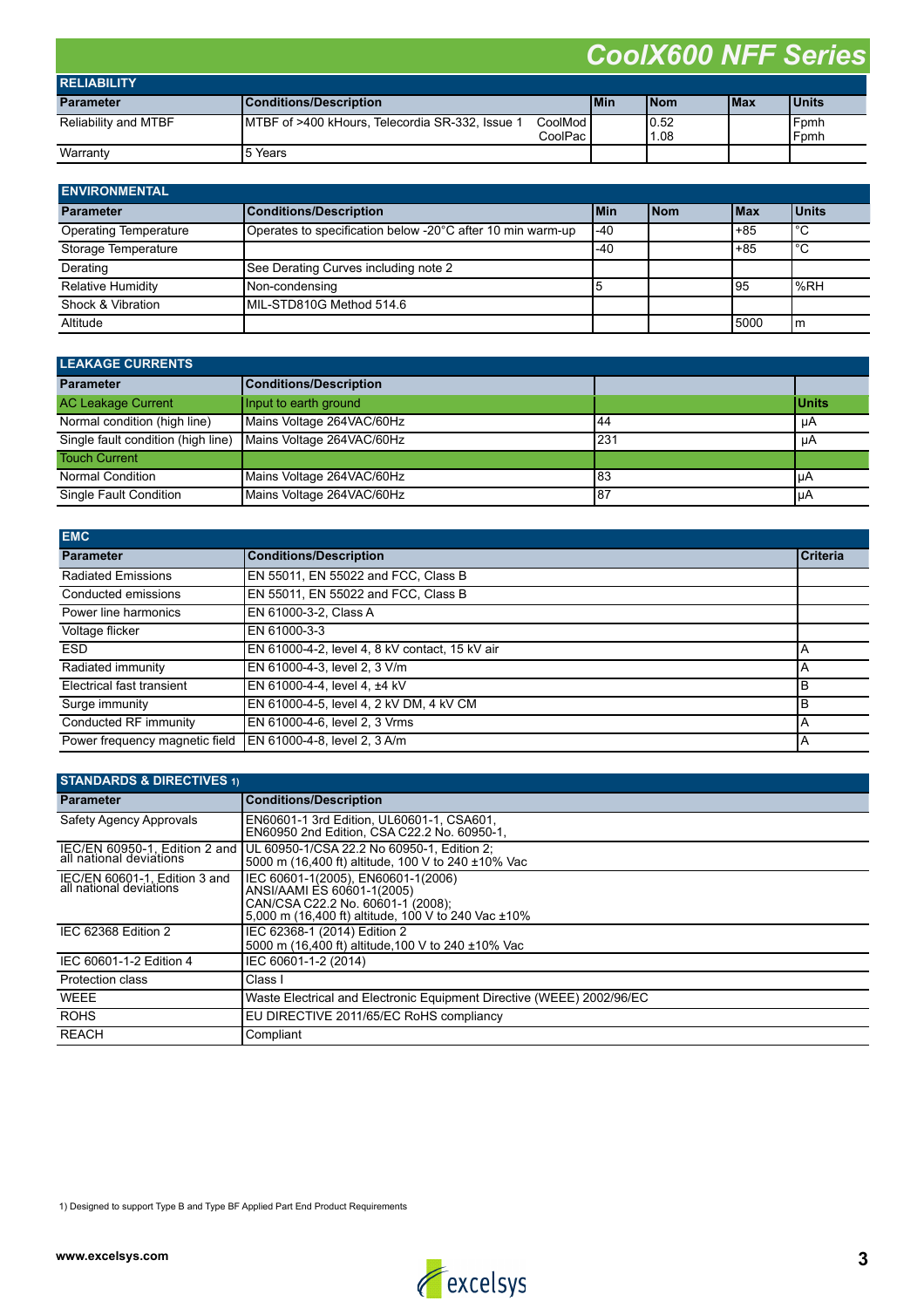| <b>MECHANICAL DATA</b>               |                                        |                                                                                                                                                                        |
|--------------------------------------|----------------------------------------|------------------------------------------------------------------------------------------------------------------------------------------------------------------------|
| <b>Parameter</b>                     | <b>Description</b>                     |                                                                                                                                                                        |
| Dimensions $(L \times W \times H)$   | LxWxH                                  | 215.9mm x 114.3mm x 39.1mm 4.5" x 8.5" x 1U                                                                                                                            |
| Weight                               | Nominal Weight: CoolPac + 4 x CoolMods | 1Kg                                                                                                                                                                    |
| <b>Connectors</b>                    | <b>Description</b>                     | <b>Mating Connectors (if applicable)</b>                                                                                                                               |
| AC/DC input terminal block           | TE 2-1437667-S, DINKLE DT-31-B01W-03   |                                                                                                                                                                        |
| AC/DC IEC input (Option)             | IEC 320 Inlet                          |                                                                                                                                                                        |
| Main DC output terminal block        | M4 Screws                              |                                                                                                                                                                        |
| System Signal Connector J1005        | Molex 87833-0831 8-way                 | Locking Molex 51110-0860; Non Locking Molex 51110-<br>0850:<br>Crimp Terminal: Molex p/n 50394 or Molex 51110-0856<br>which includes Locking Tab & Polarization Keying |
| Output Signal Connectors J1001-1004  | Molex 87833-0631 6-way                 | Locking Molex 51110-0660; Non Locking Molex<br>51110-0650:<br>Crimp Terminal: Molex p/n 50394 or Molex 51110-0656<br>which includes Locking Tab & Polarization Keying  |
| Output Sense Connectors J3           | JST-S2BPH-K(LF)(SN)                    | JST PHR2. Crimp Terminal JST BPH-002T-P.0.5S or<br>SPH-002T-P.05S                                                                                                      |
| <b>Auxiliary Output Connector J1</b> | Molex 1041880210 2pin                  |                                                                                                                                                                        |

### **CoolX Mechanical Drawings**



CoolX can be mounted on its base, vertically or on its side. CoolX can also be mounted on the Excelsys DIN Rail accessory (Z744).

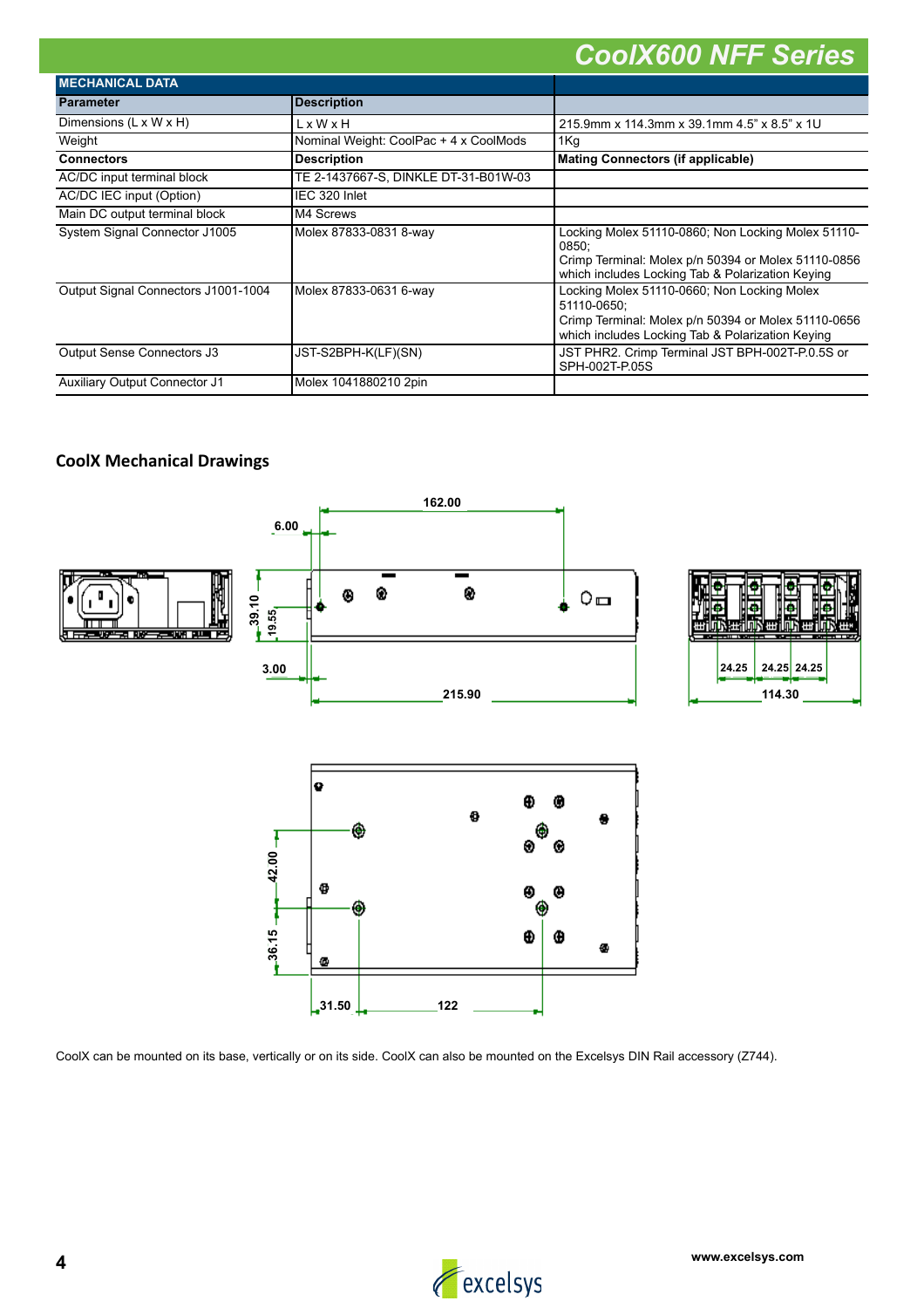### **CoolX 600 Efficiency, Derating and Power Limit Curves**





### **CoolX Derating**





2) Enhanced thermal performance with system fans & base plate cooling. Consult Excelsys for details.

### **Configuring Your CoolX**